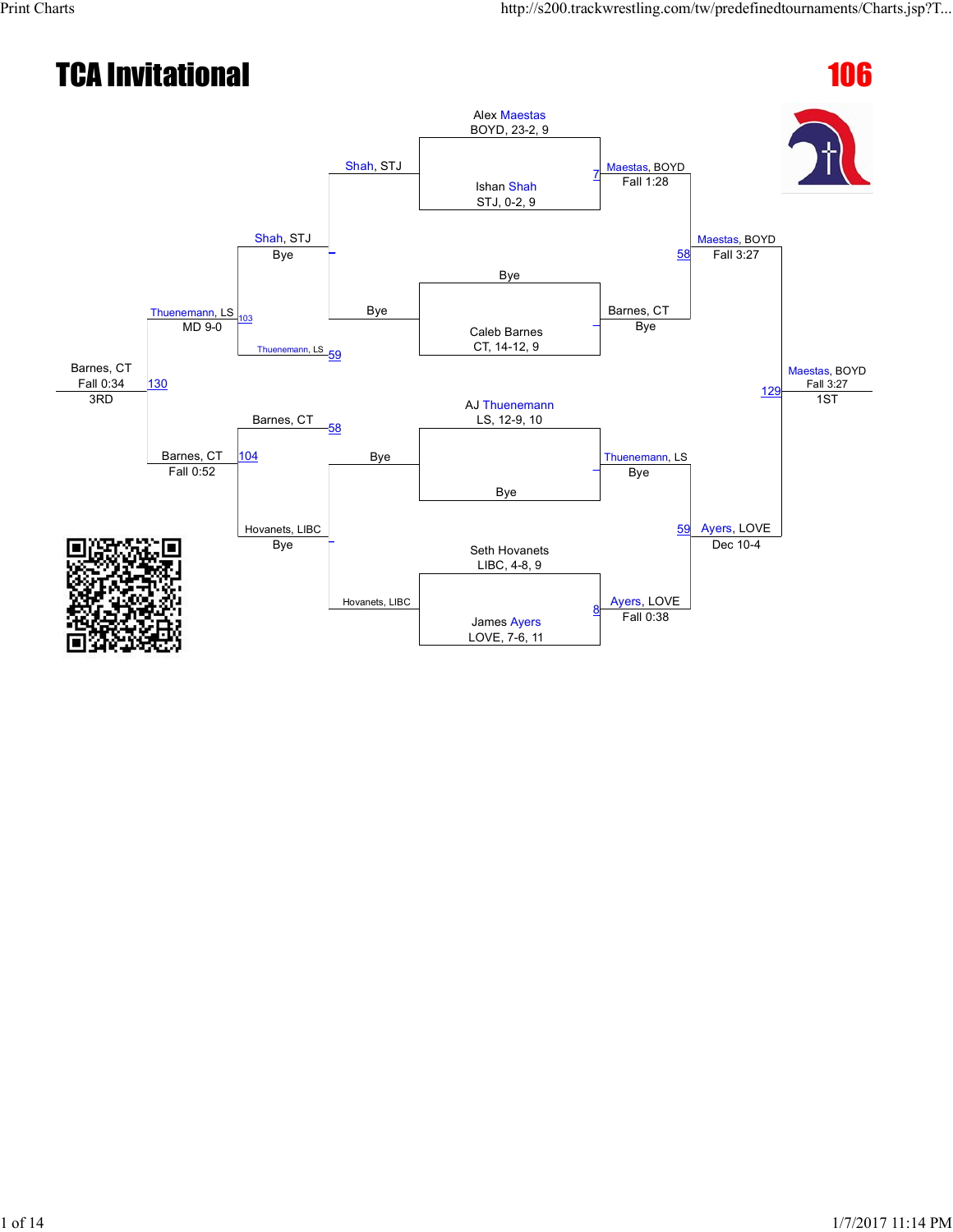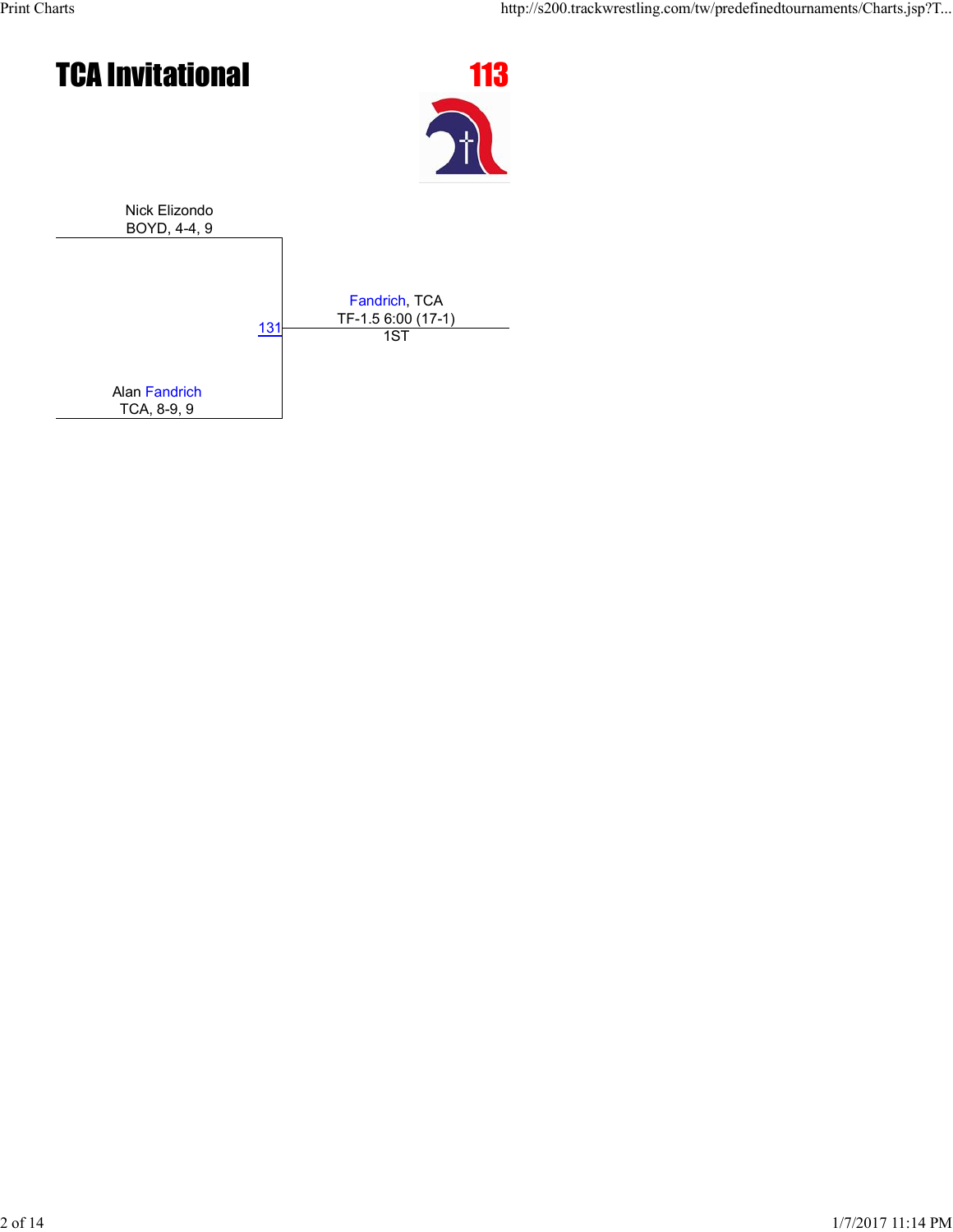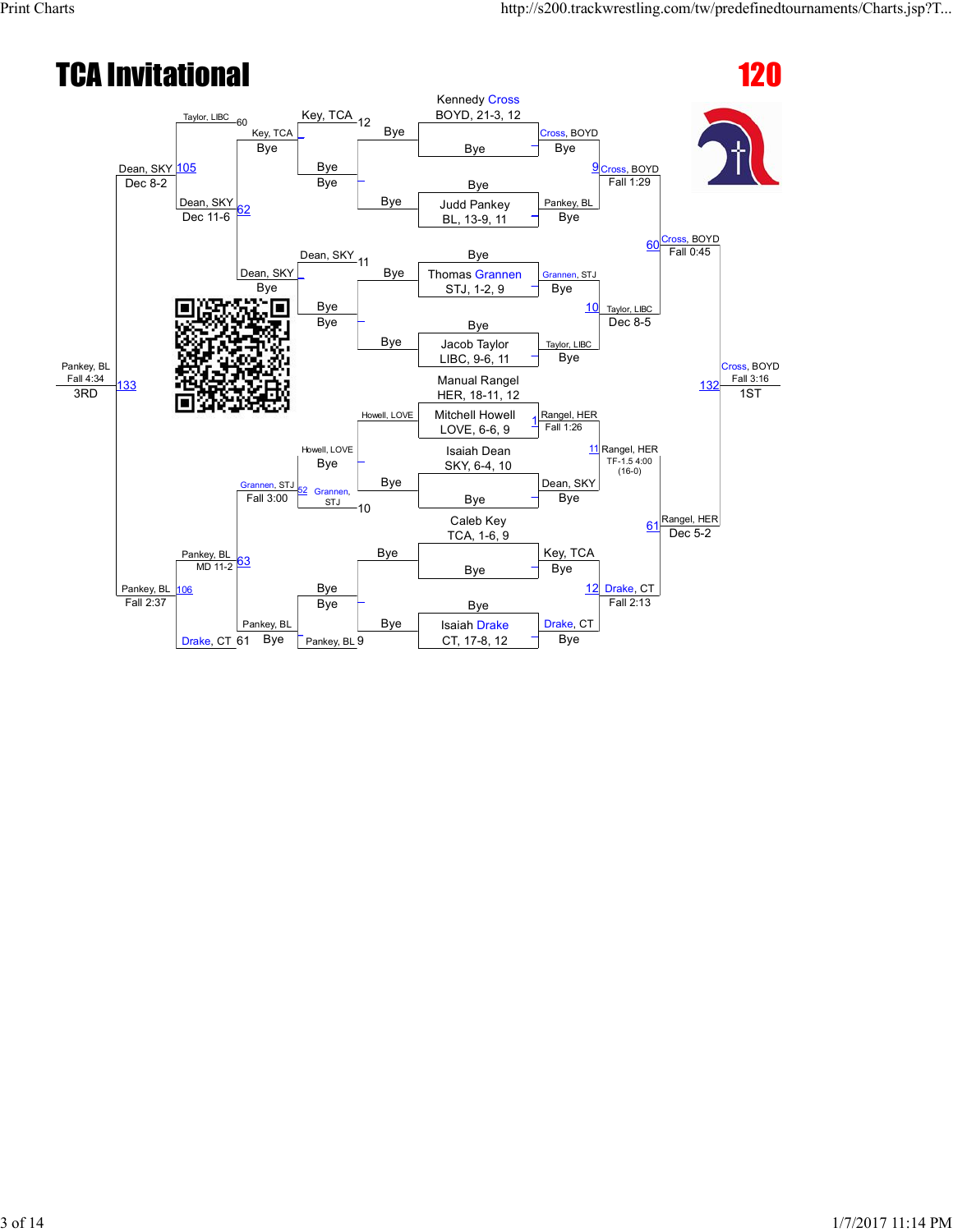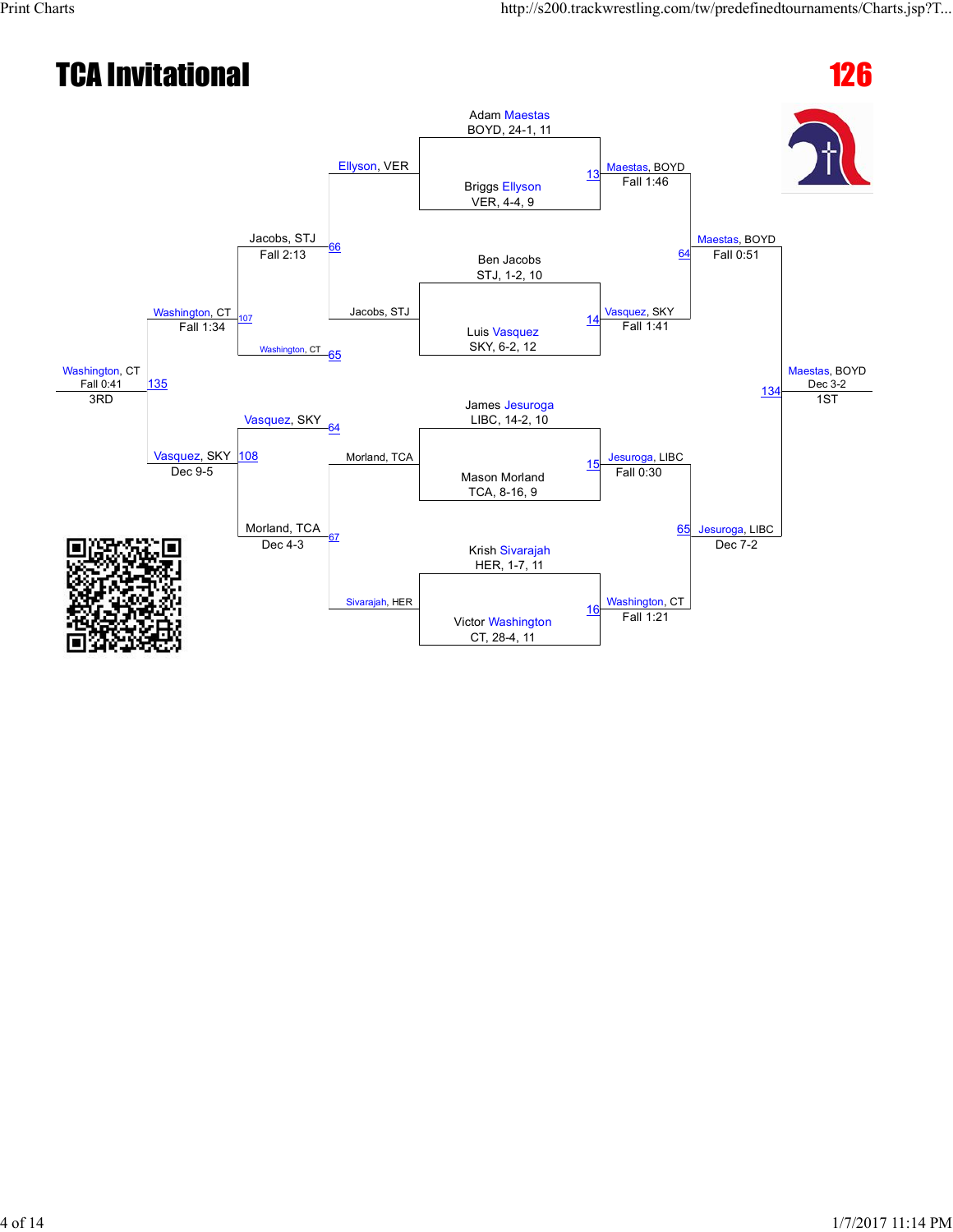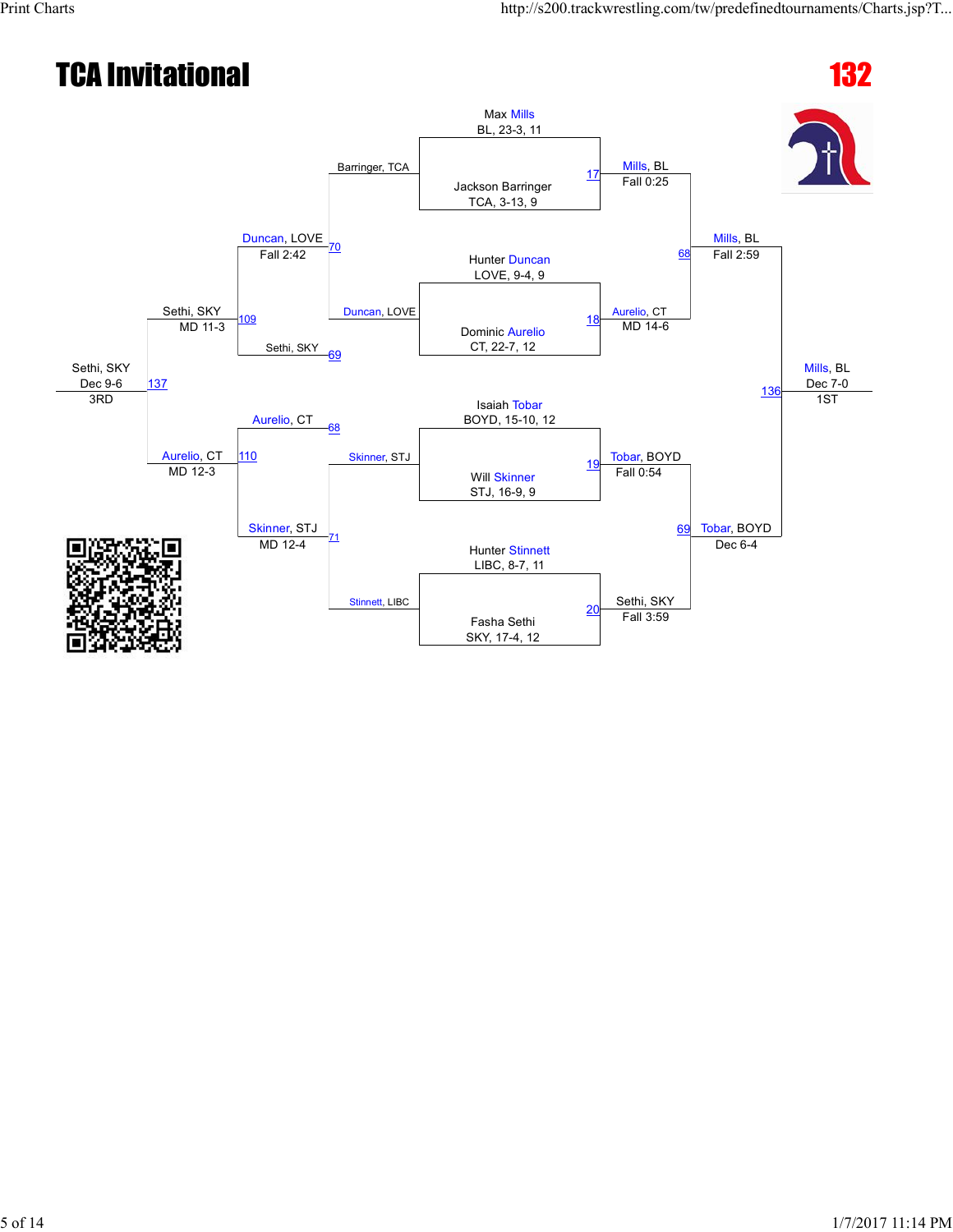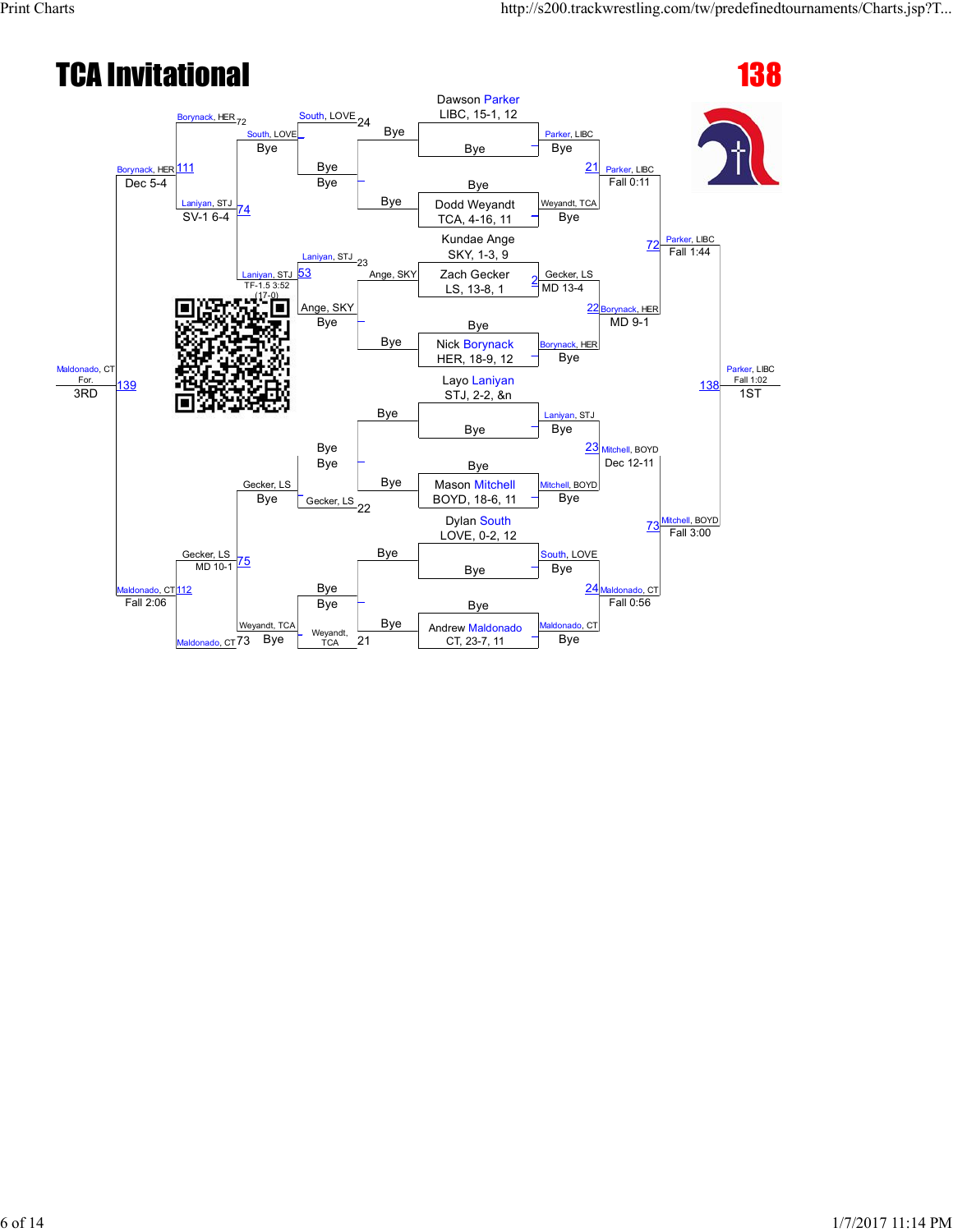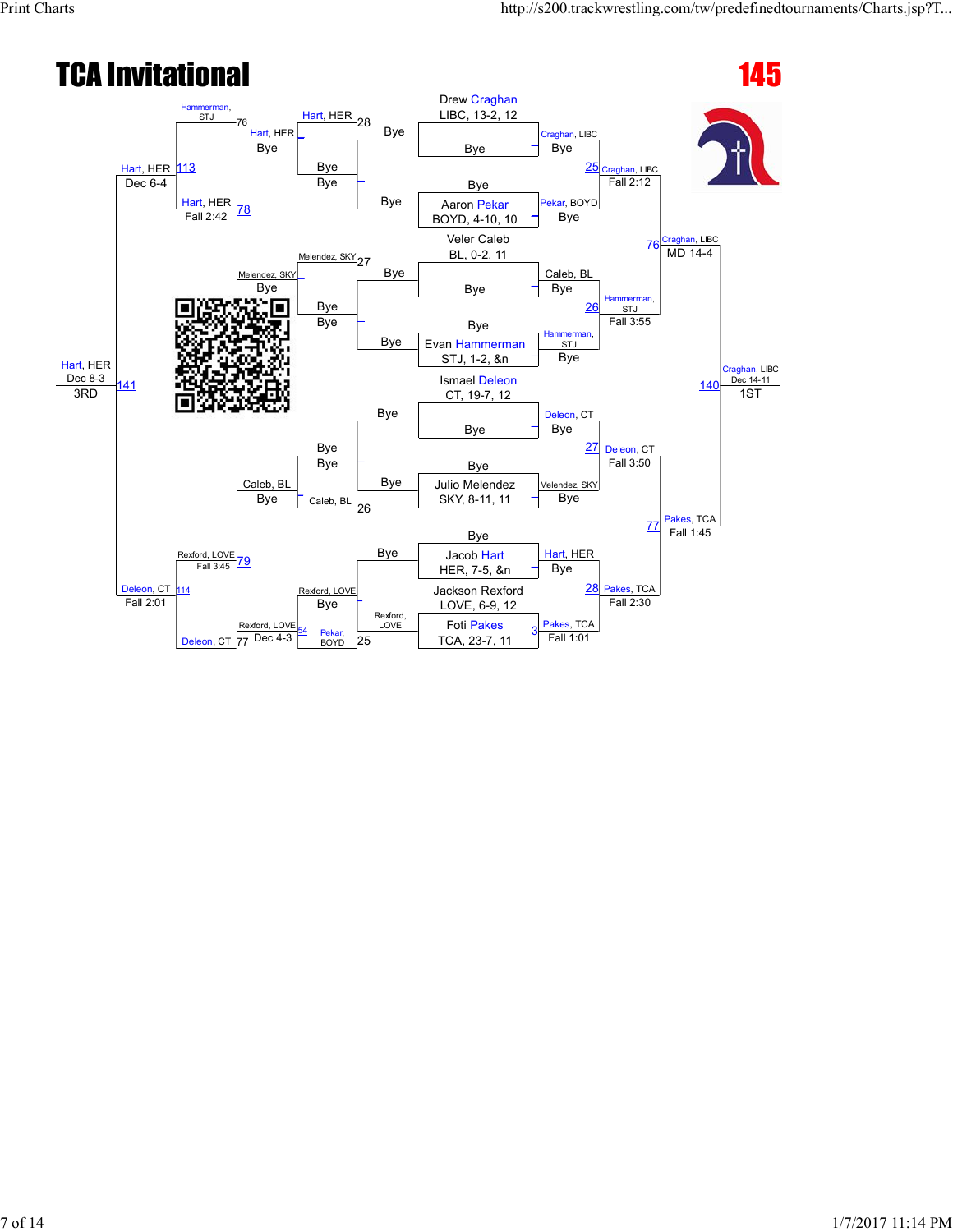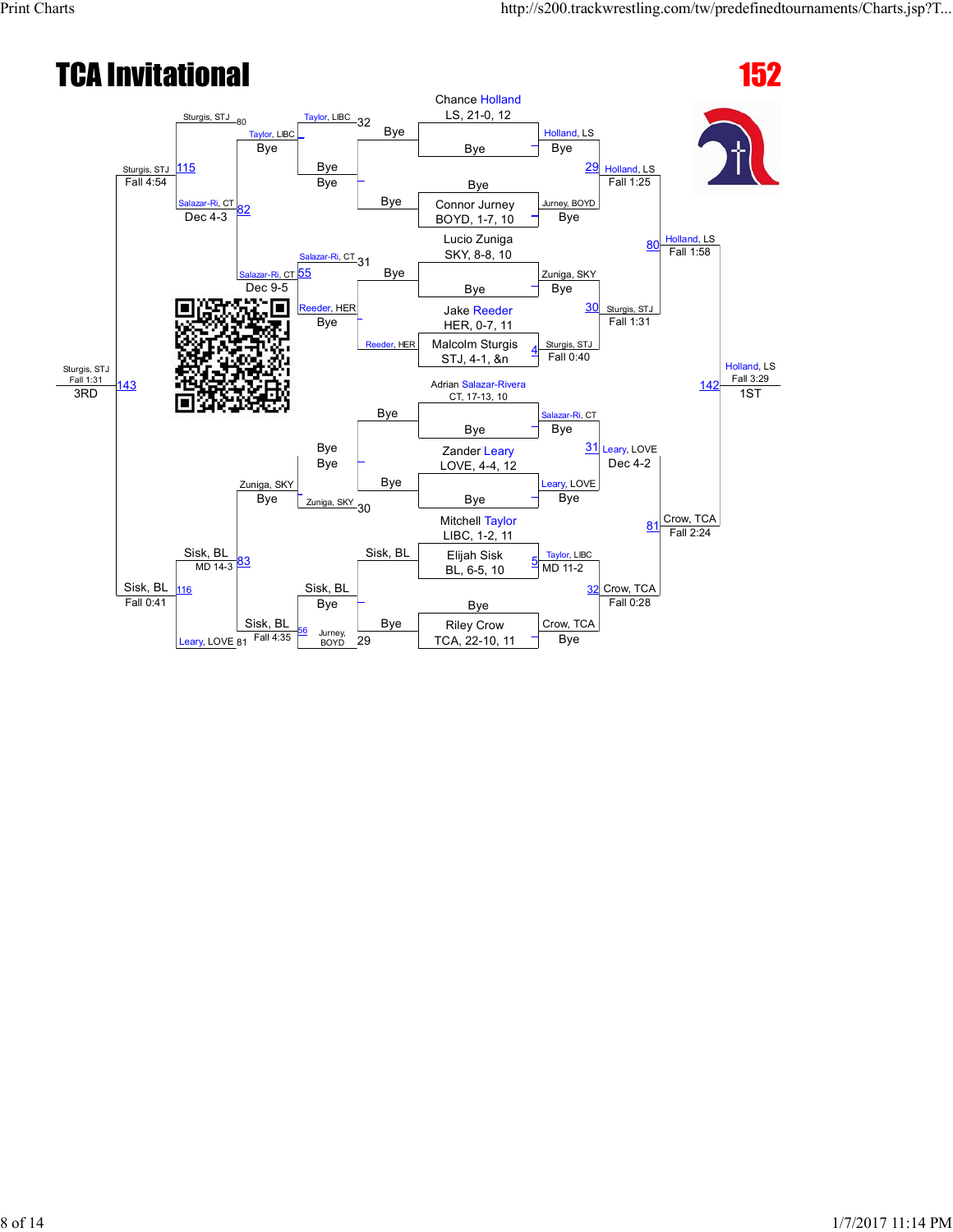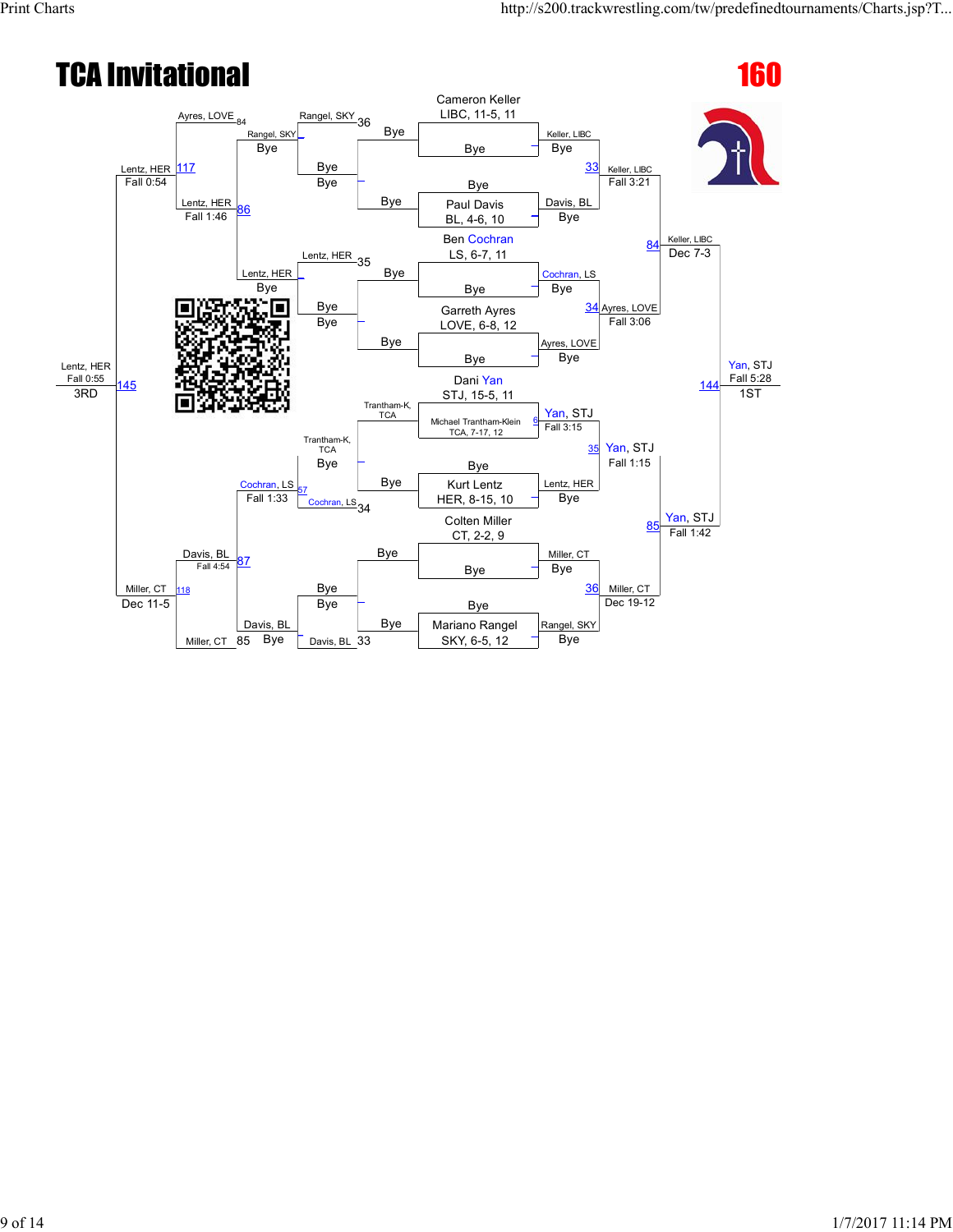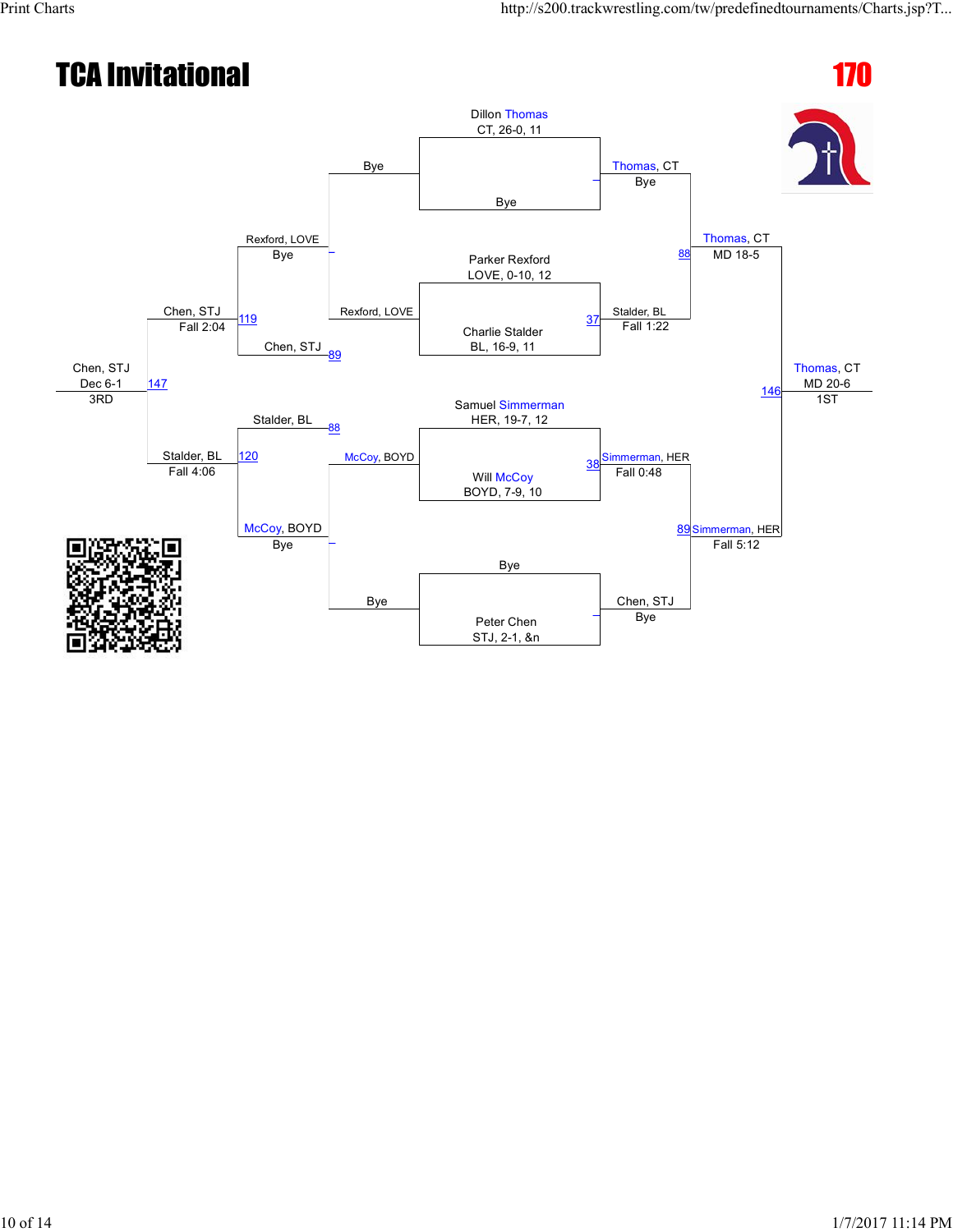# TCA Invitational 182





Jay Gonzales CT, 25-1, 12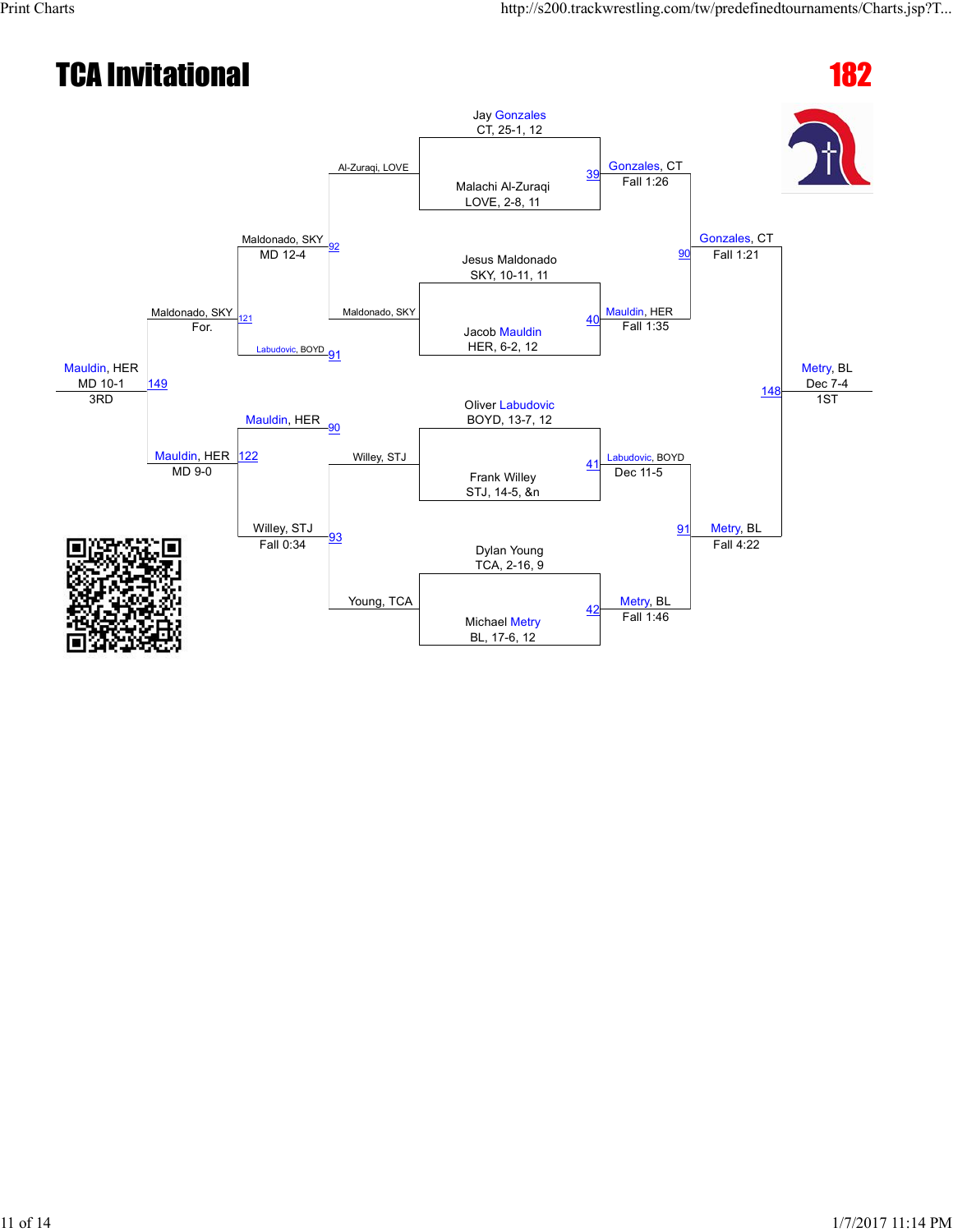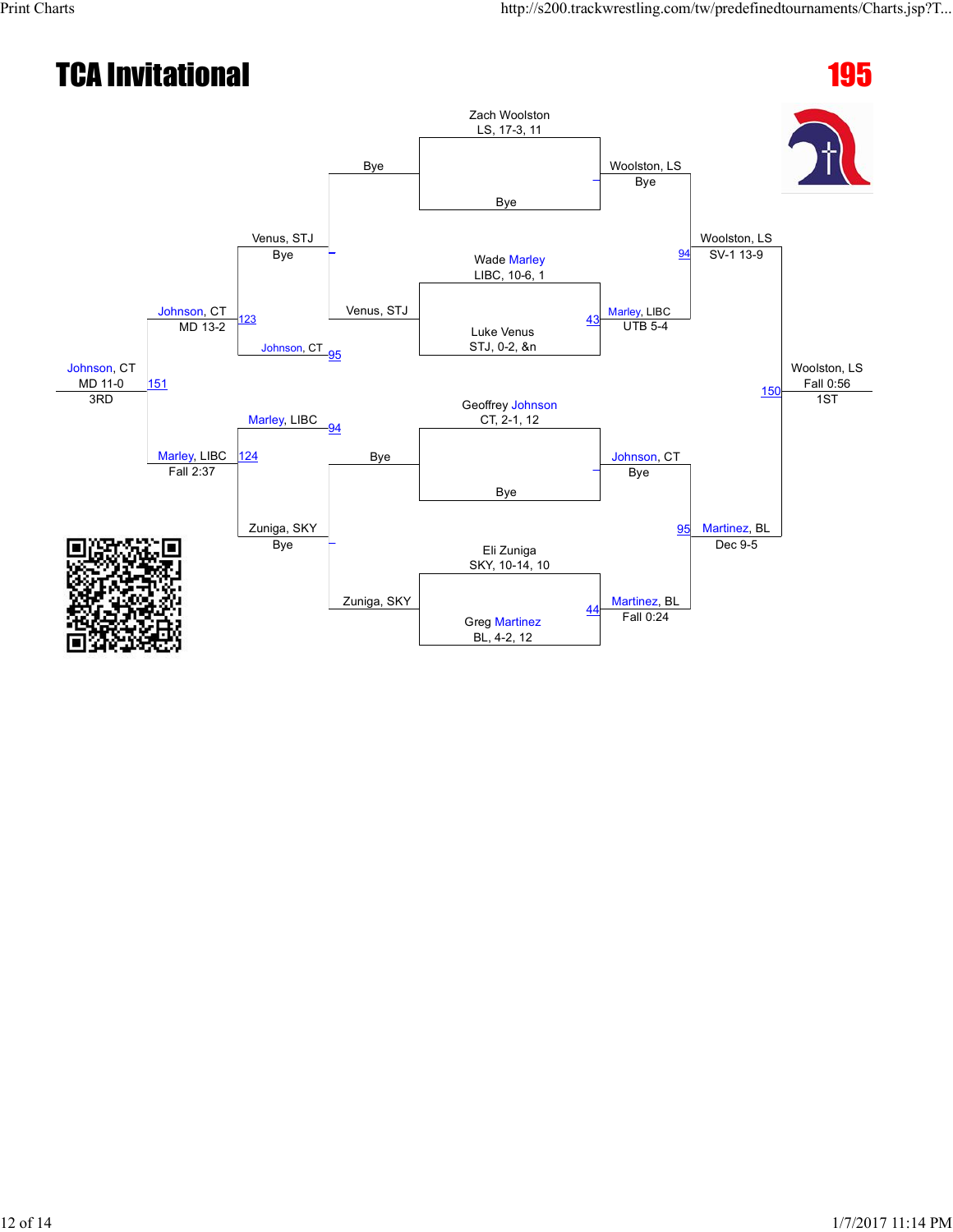